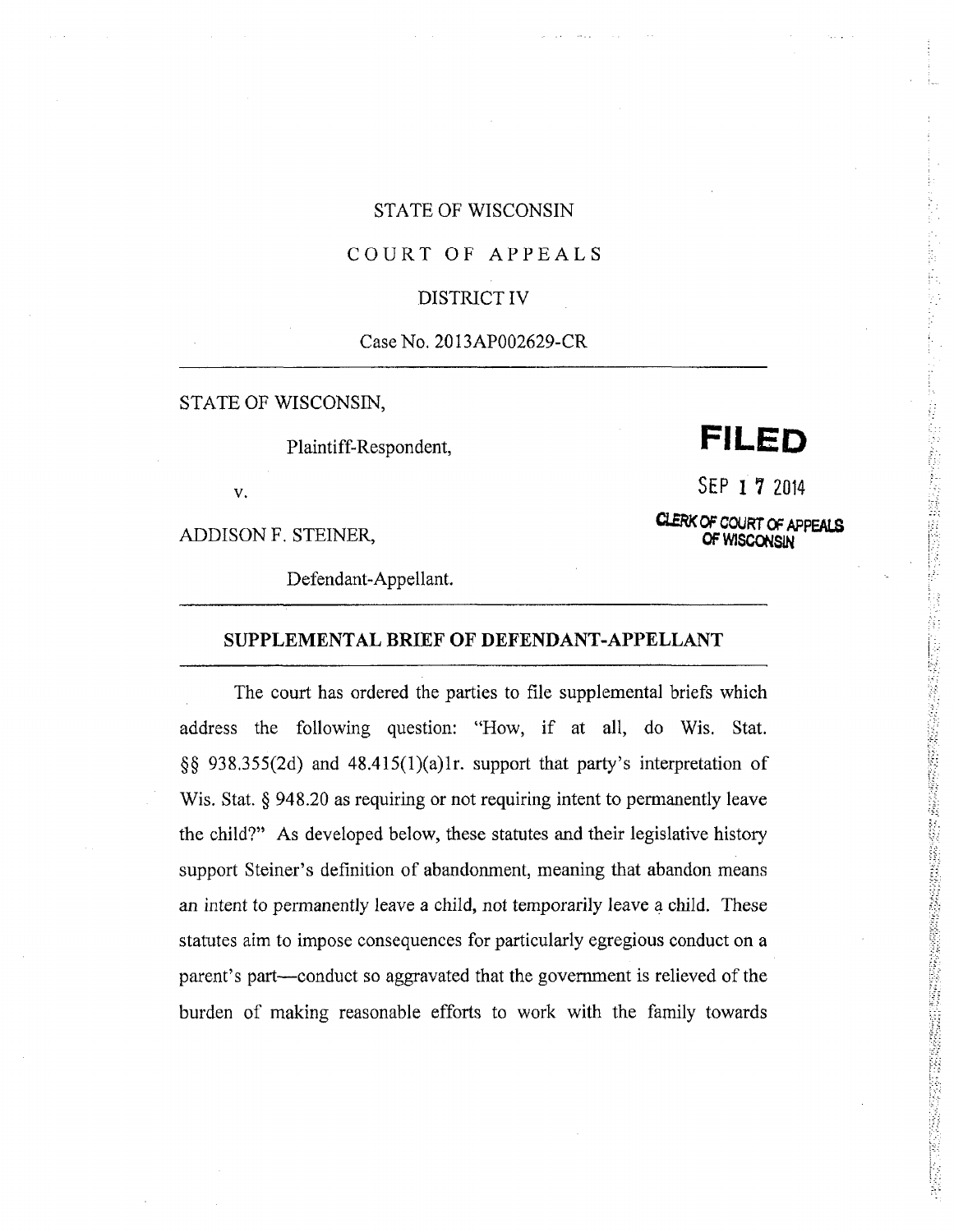reunification. That is, the statutes relieve the government of making reasonable efforts to reunify <sup>a</sup> family if "aggravated circumstances" exist, and create <sup>a</sup> specific ground for terminating that parent's rights as well, without first seeking to reunify the family through court-ordered conditions of return and services. Because "abandonment" is listed as an aggravated circumstance, and because the statutes are designed to address only the most serious types of abuse, abandonment should be construed as an intent to permanently leave the child, not leave the child alone temporarily. Further, as shown below, excusing the government from making reasonable efforts to reunite a family makes the most sense when the parent has evidenced an intent to permanently relinquish any parental interest in the child, rather than temporarily leave the child.

#### THE STATUTES IDENTIFIED BY THE COURT WERE CREATED IN RESPONSE TO FEDERAL LAW. A.

*m***:-:=u**

*<i><b><i>r* 

1

**1i il**

**1 I**

**INSTRUCTION** 

**•••**

Wisconsin legislative history demonstrates that Wis. Stats. §§ 938.355(2d), 48.355(2)(d) and 48.415(l)(a)lr were all created to conform to the Federal Adoption and Safe Families Act of 1997 (ASFA). ASFA, effective on November 19, 1997, amended and largely replaced the Adoption Assistance and Child Welfare Act of 1980. Sally Day, *Mothers in Prison: How the Adoption and Safe Families Act of 1997 Threatens Parental Rights,* <sup>20</sup> Wisconsin Women's Law Journal 217, Fall 2005, at 221. As Day explains, the main thrust of ASFA was to "facilitat[e] termination of parental rights and adoption to achieve permanency for children in foster care." *Id.*

-2-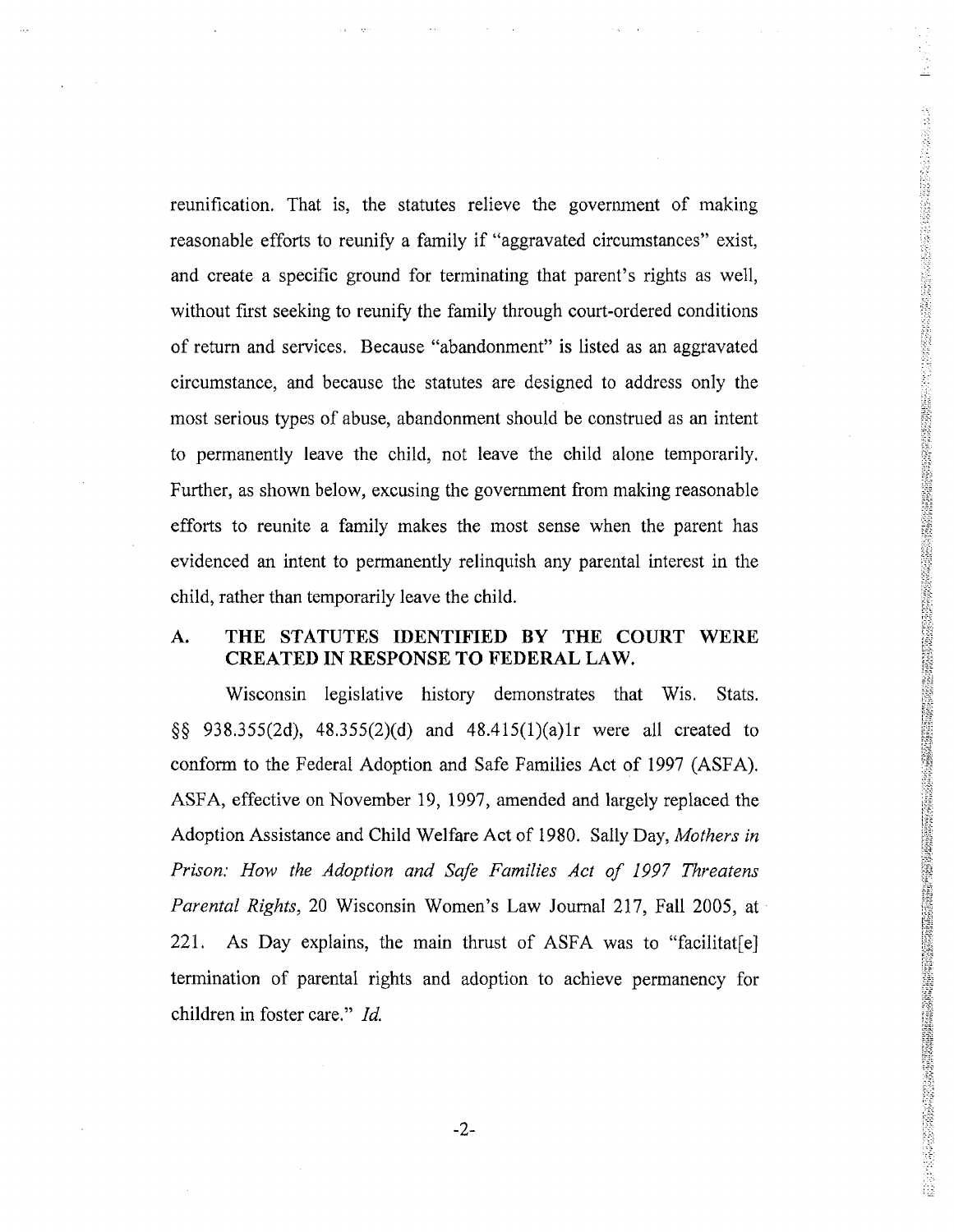(ASFA) was enacted to promote the adoption of children who have been placed in foster care, to ensure their health and safety, and to encourage permanent living arrangements for such children as early as possible. In order to receive federal funds, states are required under ASFA to implement plans which, among other things, limit the obligation to provide reasonable efforts to reunify parents with children in foster care...and require the state to file or join a petition to terminate parental rights, subject to certain exceptions, when a child has been in foster care for <sup>15</sup> of the most recent 22 months or when a parent has committed certain serious crimes. which, among other things, limit the obligation to provide<br>reasonable efforts to reunify parents with children in foster<br>care...and require the state to file or join a petition to<br>terminate parental rights, subject to cert

**!.Vi**

经经营经营的 医膀胱肾上腺炎 计数据数据

ţ.,

*m*

**fa!**

**II«M**

*m***|**

**a ..**

**>•' aiaI**

**V**

**;0ia**

**-•7**

**a** *iti*

**I?T**

*\$*

**1** *ftu*

**I T**

Kurtis A, Kemper, J.D., Annotation, *Construction and Application By State Courts ofthe Federal Adoption and Safe Families Act and its Implementing State Statutes,* 10 A.L.R.6<sup>th</sup> 173 (2006).

ASFA is codified in 42 U.S.C. §671. 42 U.S.C. §671(15)(D) provides that reasonable efforts shall be made to preserve and reunify families except as follows:

reasonable efforts of the type described in subparagraph (B) shall not be required to be made with respect to a parent of a child if <sup>a</sup> court of competent jurisdiction has determined

(i) the parent has subjected the child to aggravated circumstances (as defined in State law, which definition may include but need not be limited to abandonment, torture, chronic abuse, and sexual abuse);....

This language from 42 U.S.C. § 671 mirrors the language in the statutes identified by this court in its order. Beginning with Wis. Stat.  $§$  48.415(1)(a)lr, the termination of parental rights ground, Paper #1025 prepared by the Legislative Fiscal Bureau, dated April of 1998,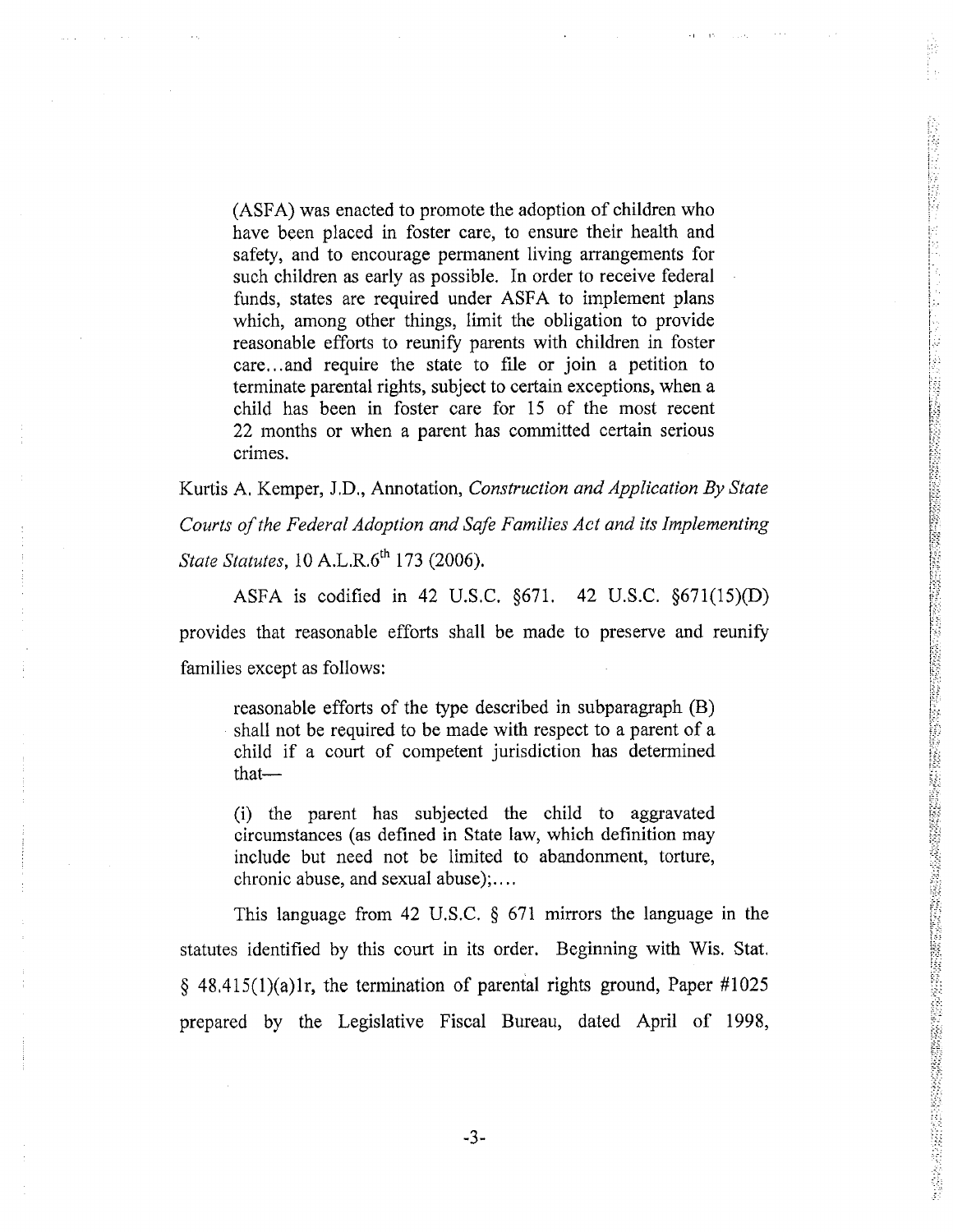(copy attached), shows that Wis. Stat.  $\S$  48.415(1)(a)1r was created in order to comply with ASFA. As the discussion point on pages 5-6 shows, the Legislative Fiscal Bureau determined that, in order to comply with ASFA, the state was required to establish <sup>a</sup> process such that <sup>a</sup> termination of parental rights petition would be filed in those cases where "a court of competent jurisdiction has determined a child to be an abandoned infant (as defined under state law)...." The paper notes there are three types of legal proceedings in which a court can determine that a child has been abandoned: a criminal proceeding under Chapter 948; a CHIPS disposition; and a TPR order.

Wisconsin Statutes §§ 938.355(2d) and 48.355(2d) were also created in response to ASFA. As noted in the text of 42 U.S.C. 671 above, reasonable efforts to reunify families are not required when the parent has subjected the child to "aggravated circumstances" such as "abandonment, torture, chronic abuse and sexual abuse." Introduced in 1997, AB <sup>768</sup> created the "reasonable efforts not required" language in these statutes.

# **B. THESE STATUTES WERE DIRECTED TO PARTICULARLY EGREGIOUS CONDUCT NOT INVOLVED IN THIS** CASE.

With ASFA in mind, the statutes identified by this court in its order mean that the state has different obligations when a parent subjects a child to such egregious abuse that reunification is no longer a goal. Put differently, reasonable efforts to reunify a family *must* be made, for example through CHIPS proceedings, *unless* the parent has subjected the child to aggravated circumstances such as torture and sexual abuse. As this

**i**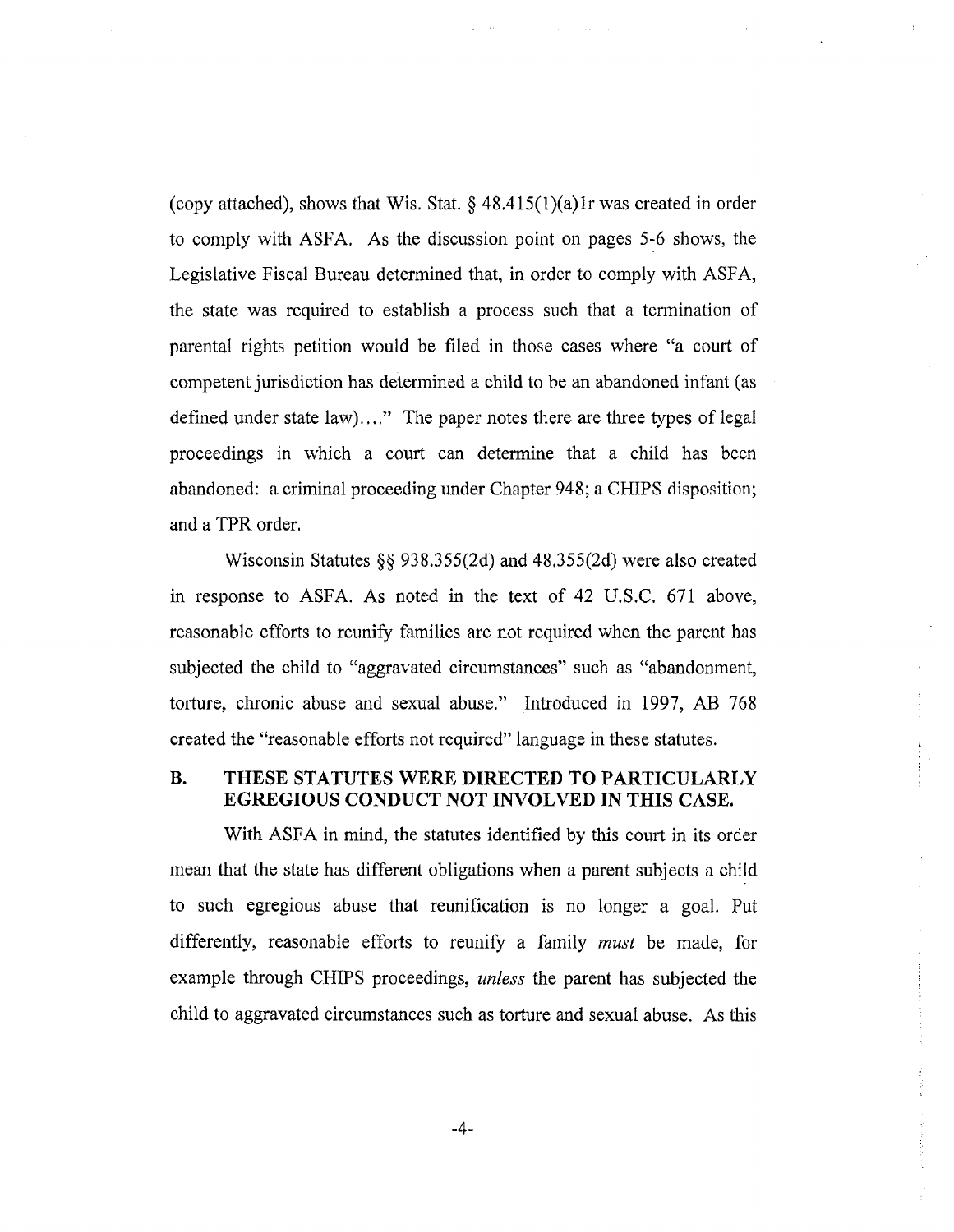court notes, among the items listed in the "aggravated circumstances" in the statutes is "abandonment."

Lii

了,我们的时候,我们的人们的,我们的人们的,我们的人们的,我们就会把我们的,我们的,我们就会把我们的,我们就会把我们的,我们就会把我们的,我们就会把我们的,我们<br>第2332章 我们的,我们的人们的,我们的人们的,我们就会把我们的,我们就会把我们的。我们的,我们就会把我们的,我们就会把我们的,我们就会把我们的,我们就会把我

The question then is whether Steiner's conduct in this case would constitute such an aggravated circumstance that the state would not need to make reasonable efforts to reunify him with his children. The answer is no. Steiner's crime was locking his toddler in his room, unattended, without proper supervision or care. Had the County intervened, the child would have properly been found to be in need of protection and services, and <sup>a</sup> CHIPS order with services would have been warranted. However, Steiner's conduct was not so egregious that the County should have moved directly to <sup>a</sup> termination of parental rights. While the conduct was serious, it was not akin to torture or sexual abuse.

As such, "abandonment" in the context of Wis. Stats. §§ 938.355(2d) and 48.455(2d) support Steiner's interpretation of the meaning of abandonment within the criminal statute, Wis. Stat.  $\S$  948.20. If ASFA and the resulting Wisconsin Statutes mean that the County need not take any steps to reunite the family if the child has been abandoned, the reasonable interpretation of abandon is an intent to permanently leave the child, not temporarily leave the child, Temporarily leaving a child as Steiner did simply would not meet the definition of an "aggravated circumstance." This is not a situation where the family was beyond hope, and the child could not safely be with his father. This was a family in need of services. Keeping the statutes consistent with each other, the "court of competent jurisdiction" language should link up with the criminal definition of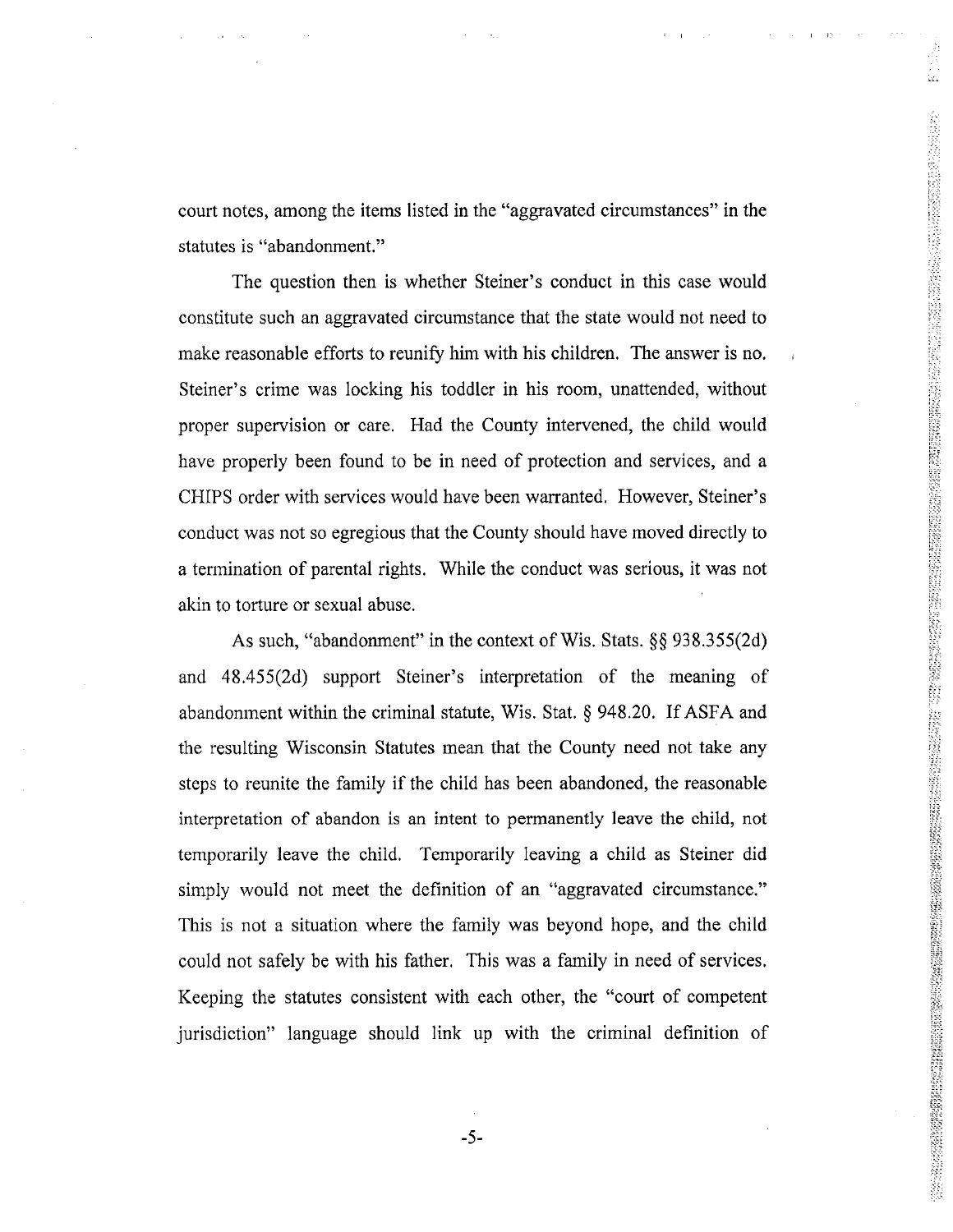abandonment within Wis. Stat. § 948.20. As such, abandonment of a child under the criminal law, Wis. Stat. § 948.20, must be more egregious than a temporary leaving of the child; it must mean an intent to permanently leave the child.

Of note in Wis. Stat.  $\S$  48.415(1)(a)lr is that that section refers to abandonment of a child under the age of one year. The Legislative Fiscal Bureau's paper suggested that ASFA required <sup>a</sup> petition to terminate parental rights "if <sup>a</sup> court of competent jurisdiction has determined <sup>a</sup> child to be an abandoned infant (as defined under state law.)" *See* Paper #1025, p. 5, attached. Counsel could not find in the text of 42 U.S.C. §671 <sup>a</sup> reference to abandomnent specifically of an infant, Rather, 42 U.S.C.  $\S671(15)(D)$  simply uses the word "abandonment." It is reasonable to conclude that when our legislature looked to amend the termination of parental rights statute to conform to the federal requirements of ASFA, it concluded that "abandonment" sensibly referred to the abandonment of an infant. One might imagine a character in fiction abandoning a baby by leaving her on the doorstep of the orphanage. Indeed, in the criminal context, abandonment of <sup>a</sup> child previously had an age limitation. In 1977, the crime of abandonment of <sup>a</sup> child was found in Wis. Stat. § 940.28, and was limited to the abandonment of a child under the age of six years. In 1987 Act 332, that six-year age limit was deleted, with the special committee determining that there was no substantial reason for distinguishing between children under the age of six, and older children. At the same time, the crime was renumbered to 948.20.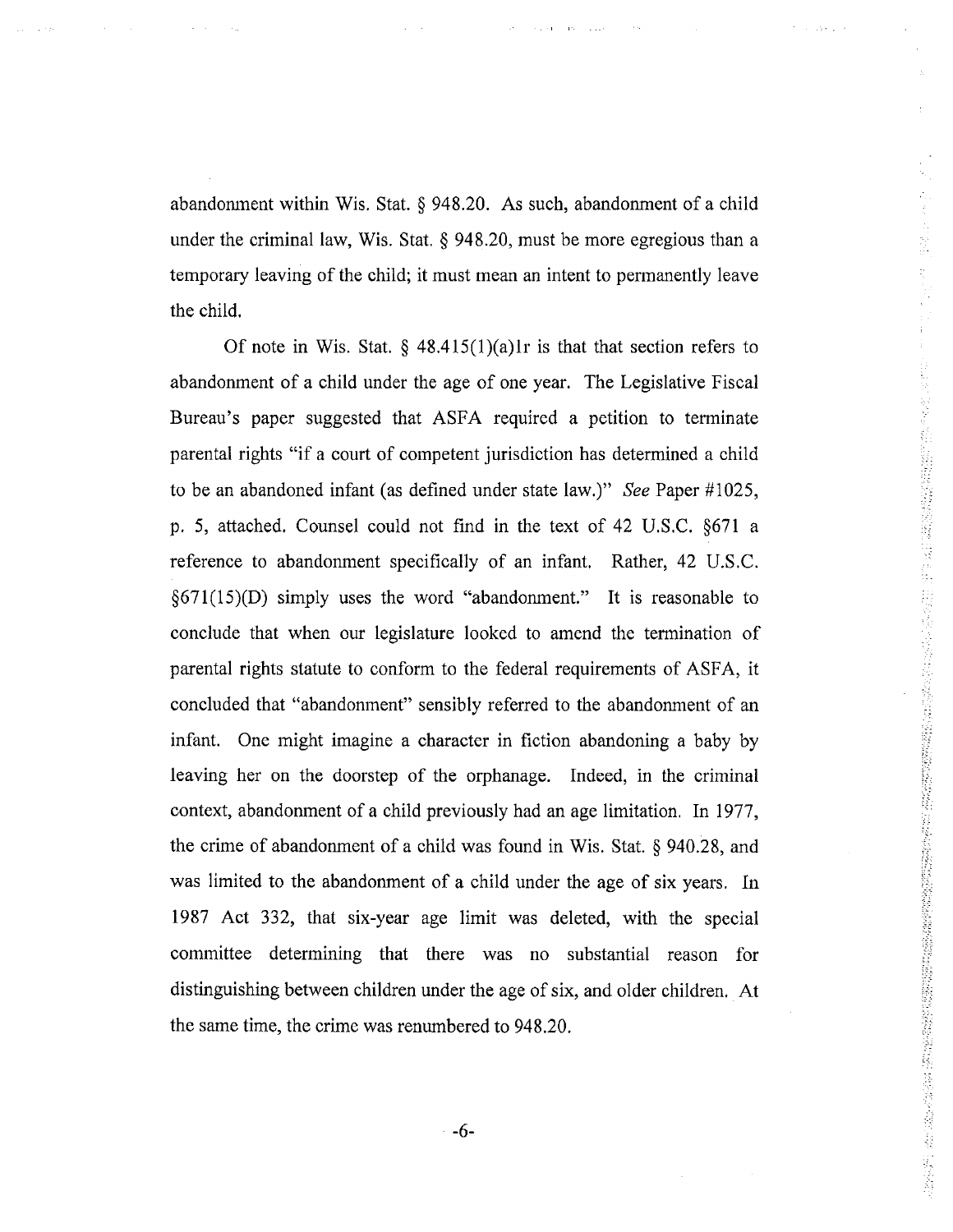Steiner ' <sup>s</sup> position that his conduct would not constitute "aggravated circumstances" is consistent with the definition of aggravated circumstances used in New Jersey and Nebraska. The Supreme Court of Nebraska had occasion to consider whether the particular facts presented would constitute "aggravated circumstances" such that the state could pursue termination of parental rights without making reasonable efforts to keep the child with the parents. In *In re Interest ofJac 'Quez N.,* 266 Neb. 782, 784, 669 N.W.2d 429 (Neb. 2003), the child was taken to the emergency room with severe injuries consistent with child abuse, specifically, "shaken baby syndrome. " Treating physicians stated there had been an unnecessary delay in getting medical treatment for the child, and that the delay contributed to the child ' s injuries. *Id.* Because of the abuse, the child would likely suffer moderately severe to severe developmental impairment and would likely be blind and possibly deaf as well, *Id.* at 785.

*m*

**1***Zii* **1***m***sI**

*m*liSJ *m.* **1**

**11i***m***i***mm*

f.Sf *mmm 'mM*

**1**

*mmmm***I**

fas**1**

**Manufacture**<br>**Manufacture** 

**1***m*

*Wi m***i**

*m. m*

**if»is**

**isi&**

In considering whether the mother ' s conduct constituted an "aggravated circumstance " such that no reasonable efforts were required to reunite her with her child, the court observed that the Nebraska statute had been enacted in response to ASFA, and looked to see how other states had interpreted the "aggravated circumstances " standard. The court adopted the standard articulated by the Superior Court of New Jersey, which concluded that: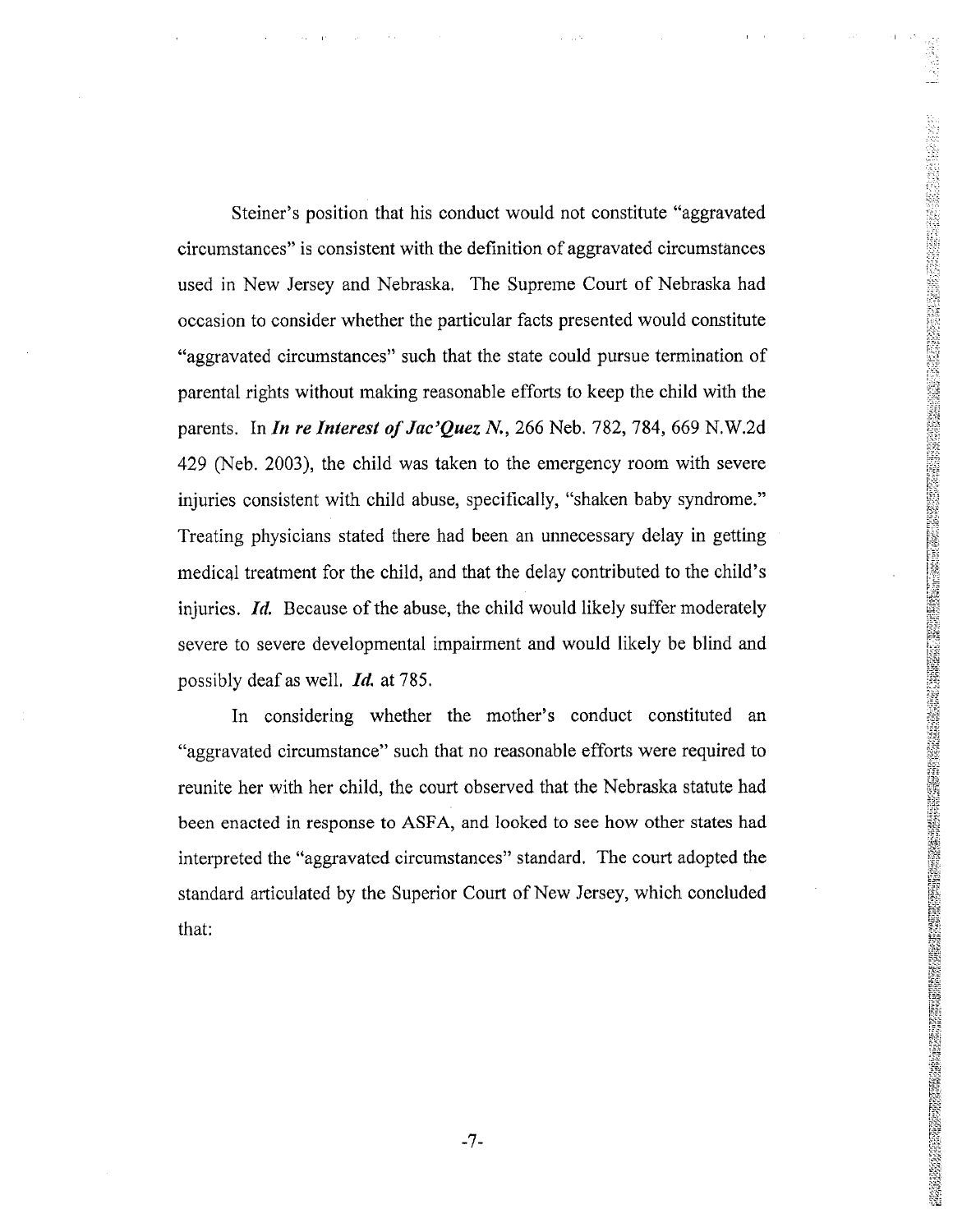the term "aggravated circumstances" embodies the concept that the nature of the abuse or neglect must have been so severe or repetitive that to attempt reunification would jeopardize and compromise the safety of the child, and would place the child in a position of an unreasonable risk to be reabused,

**Ti Ti**

*Id.* at 791, *quoting New Jersey Div. v. A.R.G.,* 361 N.J.Super. 46, 76, 824 A.2d 213, 233 (2003).

Thus, when §§ 48.355 and 938.355 use the word "abandonment" with respect to a child, the legislature must have intended to encompass the most egregious type of conduct because the conduct would essentially void the parent's rights to his or her child. The only way "abandon" would constitute such egregious conduct is to interpret it as an intent to permanently leave the child. Otherwise, the parent who visits a neighbor, leaving a child home alone, could be deemed to have abandoned her child, and by extension, forfeited her parental rights. Such a construction of "abandon" would be absurd.

In sum, Wis. Stats. §§ 938.355(2d) and 48.355(2d) list abandonment of a child as an aggravated circumstance that excuses the government from making reasonable efforts to reunify the family. The only way to construe child abandonment as an aggravated circumstance is to consider it in extreme form, and that must be an intent to permanently leave the child, as opposed to <sup>a</sup> temporary leaving of the child. Similarly, the legislature's creation of abandonment in Wis. Stat.  $\S$  48.415(1)(a)1r makes sense as abandonment of an infant being an extreme and egregious act evidencing an

-8-